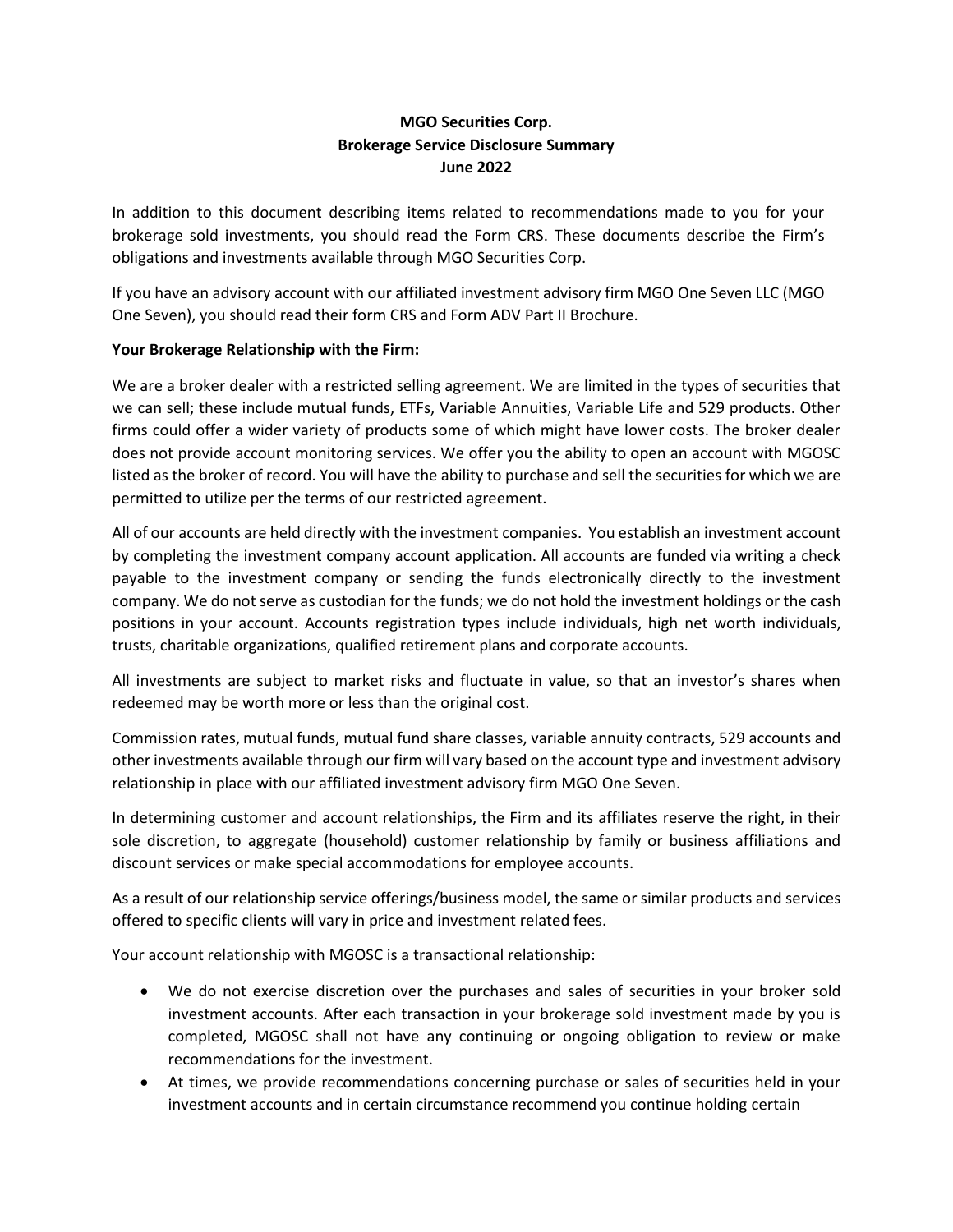securities. We also at times, recommend that you open an individual retirement account (IRA) or transfer assets into an IRA, if we believe it is in your best interest.

- We do not impose account value minimums for our broker dealer accounts.
- Clients choosing to have discretionary accounts may be directed to our affiliated investment advisory firm MGO One Seven. Clients who retain MGO One Seven to serve as their investment advisor will sign an advisory agreement. MGO One Seven will buy and sell investments in your account in accordance with your stated investment guidelines without asking you in advance; this is called "discretionary authority".

You will compensate the Firm for services the Firm provides to you in your investment account through sales commissions and payments the Firm receives from third parties. Based on the type of your investment the Firm receives direct or indirect compensation in connection with the services the Firm provides to you as described in the following section. Please see the information referenced herein for additional information or ask your financial professional to answer any questions you may have concerning our obligation to make investment recommendations in your best interest and/or our conflicts of interest in making such recommendations.

Our financial professionals are compensated through a combination of salary and bonus. Salary is tied to the other responsibilities the individual has within the firm and bonus is paid based on the client assets they service. None of our financial professionals share in commissions or compensation for security transactions in broker-dealer sold accounts or advisory accounts including 12B-1 Fees.

# **Fees and Charges Imposed on You and Your Account**

## *Mutual Fund Trades*

Mutual funds are offered in different share classes through each fund's prospectus. Sales charges and expenses can vary by fund family, fund strategy and share class. (Please reference Additional Information "Mutual Fund Shares Classes and Conflicts of Interest further down).

Several things to take into consideration when looking at particular funds and share class (including but not limited to):

- Length of Ownership
- Investment Amount
- Total Expenses of the Fund
- Qualifications for Reductions.

For a more detailed description of the amount and payment frequency of all the fees and expenses charged by a specific fund, please review the fund's prospectus which can be obtained from your financial professional.

## *529 Plans*

529 Plans are state-sponsored programs created for clients to invest for education. Most plans offer investment portfolios consisting of mutual funds and/or exchange-traded fund portfolios. A plan may offer more than one share class to investors and each class has different fees and expenses. Distributions that are used for qualified expenses are not taxed at the federal level. If you withdraw money for something other than qualified education expenses, you will owe federal income tax on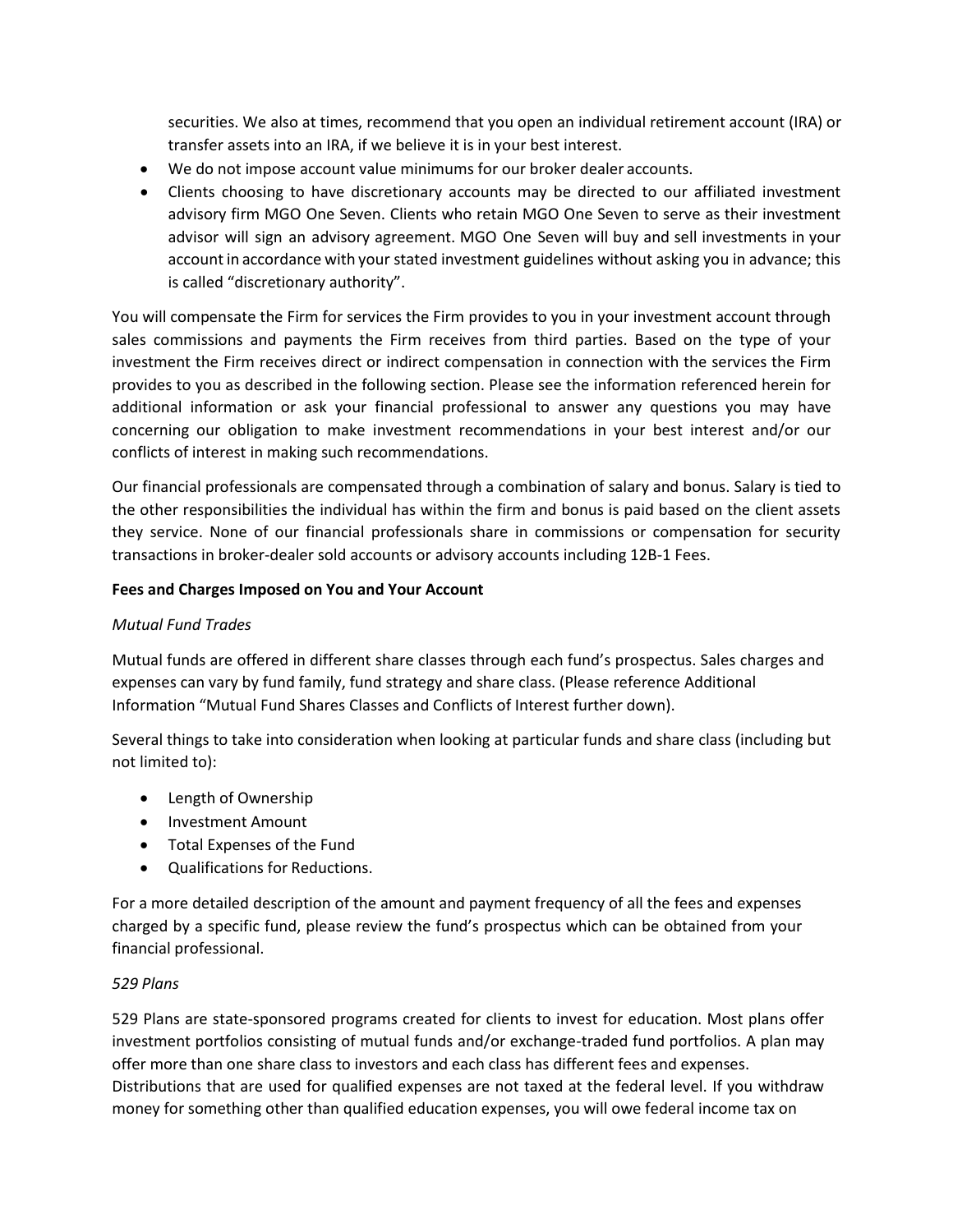earnings and may face a 10% federal tax penalty as well. 529 Plans offered by each state differ both in features and benefits. Some states offer residents an incentive in their state-sponsored 529 college savings plans by offering state tax benefits. State-tax treatment of college savings plan contributions, earnings, and withdrawals vary from one state to another.

By investing in a 529 Plan outside your state of residence, you may lose any state tax benefits. 529 Plans are subject to enrollment, maintenance, administration, and management fees and expenses. Investors should consider each Plan's investments, risks, expenses and tax implications prior to investing. This and other important information about 529 Plans are contained in the Plan's disclosure document and prospectus. Read these and the Participant agreement carefully before you invest. Please contact your financial professional for a specific Plan's prospectus.

The sales charges of our 529 Plan offerings range from 0% - 5.25%. The range of the 12b-1 (shareholder servicing fees) ranges from 0% - 1%.

Some 529 Plan Sponsors pay the Firm higher compensation than other sponsors for sales of 529 Plans. This creates an incentive for the Firm to sell certain 529 Plans because the recommendation of a particular 529 Plan will result in a higher compensation amount to the Firm than the recommendation of another similar 529 Plan. The Firm mitigates this conflict of interest by disclosing to its clients and by supervising the financial professionals 529 recommendations. However, the Firm cannot eliminate this conflict of interest as it is part of the business model of a typical 529 Plan. Please ask your financial professional how they will be compensated for any 529 transactions.

# **Annuities**

Upon the sale of an annuity, we receive a direct commission from the annuity company. Some annuities also provide trail commissions to compensate the Firm for ongoing service. Annuity commissions are determined by the type of annuity product and the amount the respective insurance carrier decides to offer. For the firm, such commission amounts range from 1.00% to 5.25% and trail commissions from 0.25% to 1%. Typically, higher paying commission options often offer low trail commissions. Conversely, lower paying commission options often offer higher trail commission amounts.

When considering an annuity, several items must be reviewed. Below is a list of such items and understand additional considerations not listed sometimes need to be taken into account:

- Liquidity Needs
- Time horizon when proceeds may be needed
- Total expenses of an annuity contract
- Risk tolerance
- Total return expectations

Annuity contracts typically charge certain explicit fees for administrative purposes, certain benefits, or asset management functions in the case of variable annuities. A full description of these fees can be found in an annuity contracts offering documents or prospectus in case of variable annuities. It should be noted that not all annuity contracts charge direct fees.

Annuity contracts typically also include certain fees or charges for contract owners if contracts are liquidated prior to the end of a specific term or amount of time from the date a contract is placed in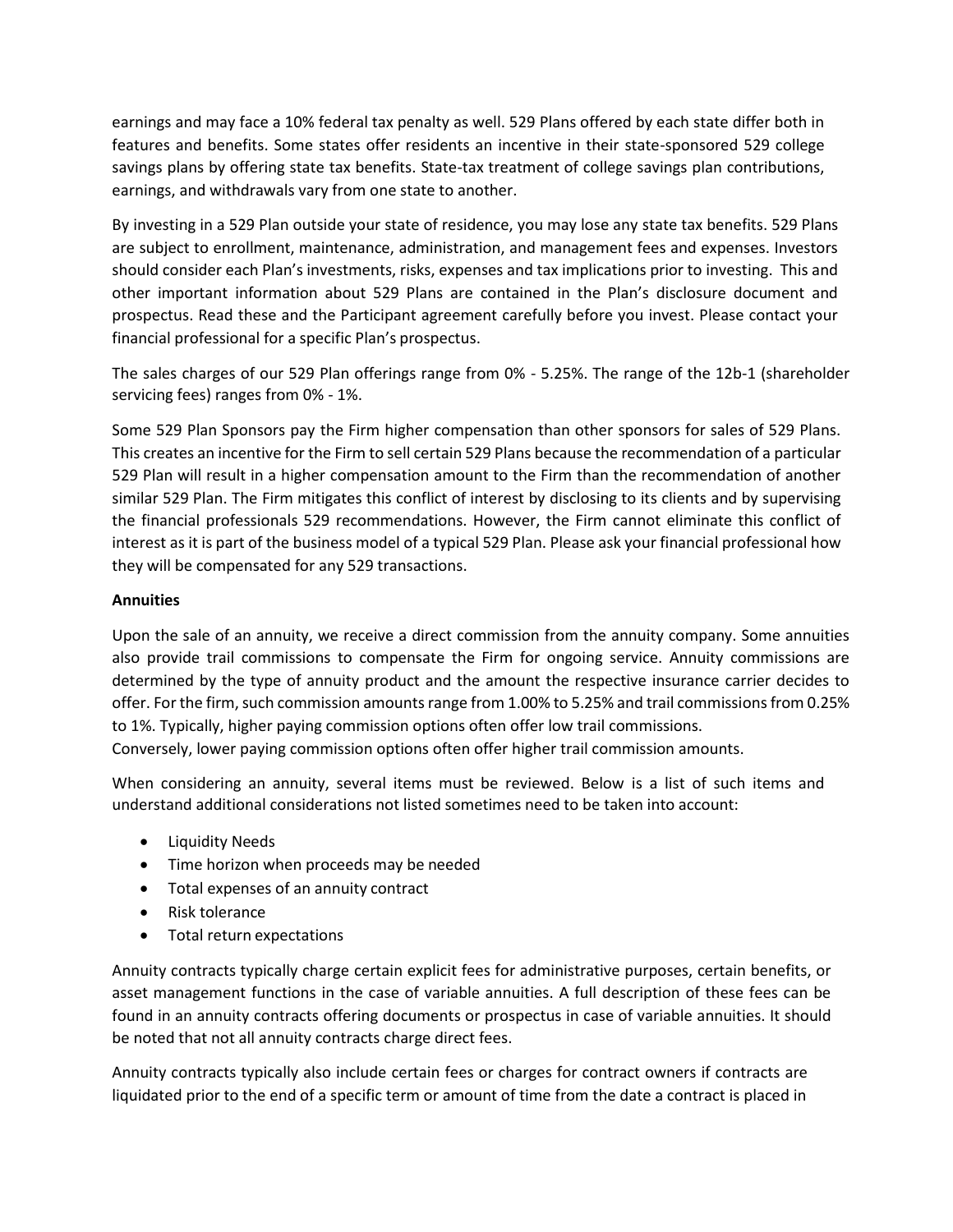force. Such liquidations can be partial or full liquidation of contracts. These charges are called contingent deferred sales charges, or CDSCs, and can impact a contract owner's liquidity needs.

CDSCs are used to allow insurance carriers to recoup certain upfront costs incurred when issuing contracts and are generally for over a set contract term. CDSC amounts are usually reduced on an annual basis as contracts remain in force and can range from as high as 9% in year 1 of a contract to 0% once the initial contract term is completed. It should also be noted that CDSCs apply to the establishment of new contracts as well as the addition of new monies to existing contracts.

Certain annuity contracts offer multiple share class options which can impact pricing and availability of certain insurance benefits.

Some insurance companies pay the Firm higher compensation than other companies for sales of annuities. This creates an incentive for the Firm to sell certain annuities because the recommendation of a particular annuity will result in higher compensation. The Firm mitigates this conflict of interest by disclosing it to its clients and by supervising financial professional's annuity recommendations. The Firm, however, cannot eliminate this conflict of interest as it is part of the business model for the Firm to be compensated for the annuity sale.

# **Conflicts of Interest and Additional Compensation**

We must act in your best interest and not place our interests ahead of yours when we recommend an investment or an investment strategy involving securities. When we provide any service to you, we must treat your fairly and there are policies and procedures in place to comply with our obligation to you. Unless we agree otherwise, we are not required to monitor your portfolio or investments.

The way we make money creates some conflicts with your interest. You should understand and ask about these conflicts because they can affect the investment we provide you. There is the possibility for a conflict of interest due to the affiliated relationship of MGO One Seven LLC a registered investment adviser registered with the Securities and Exchange Commission. MGO One Seven provides the investment advisory services and MGOSC is the broker dealer utilized for security transactions. In certain circumstances MGO One Seven will be retained by brokerage clients to provide ongoing investment advisory services. MGOSC will receive compensation for securities. We can make extra money by selling you certain investments for your brokerage account, or including these funds in your advisory account because they are managed by someone related to our firm.

MGO Parent Company is owned by Ronald S. Gross and Ron Gross and Richard Gross have ownership of investment advisory firm MGO One Seven. Please reference MGO One Seven Firm Brochure ADV Part 2A Brochure.

#### **12b-1 Shareholder Service Fees**

Shareholder servicing fees, commonly referred to as 12b-1 fees or trails, are paid by mutual funds to the Firm out of fund assets, under a distribution and servicing agreement, to cover distribution expenses and shareholder service expenses that we provide on the fund's behalf. These fees are asset-based fees charged by the fund company that range from 0.00% to 1.00%. These fees are described in the mutual funds' prospectus. 12b-1 fees typically are expenses of the mutual fund which reduce the overall return a client may receive on a mutual fund investment. Our receipt of these fees creates a conflict of interest since there is an incentive to recommend funds with 12b-1 fees over funds that have lowerfees.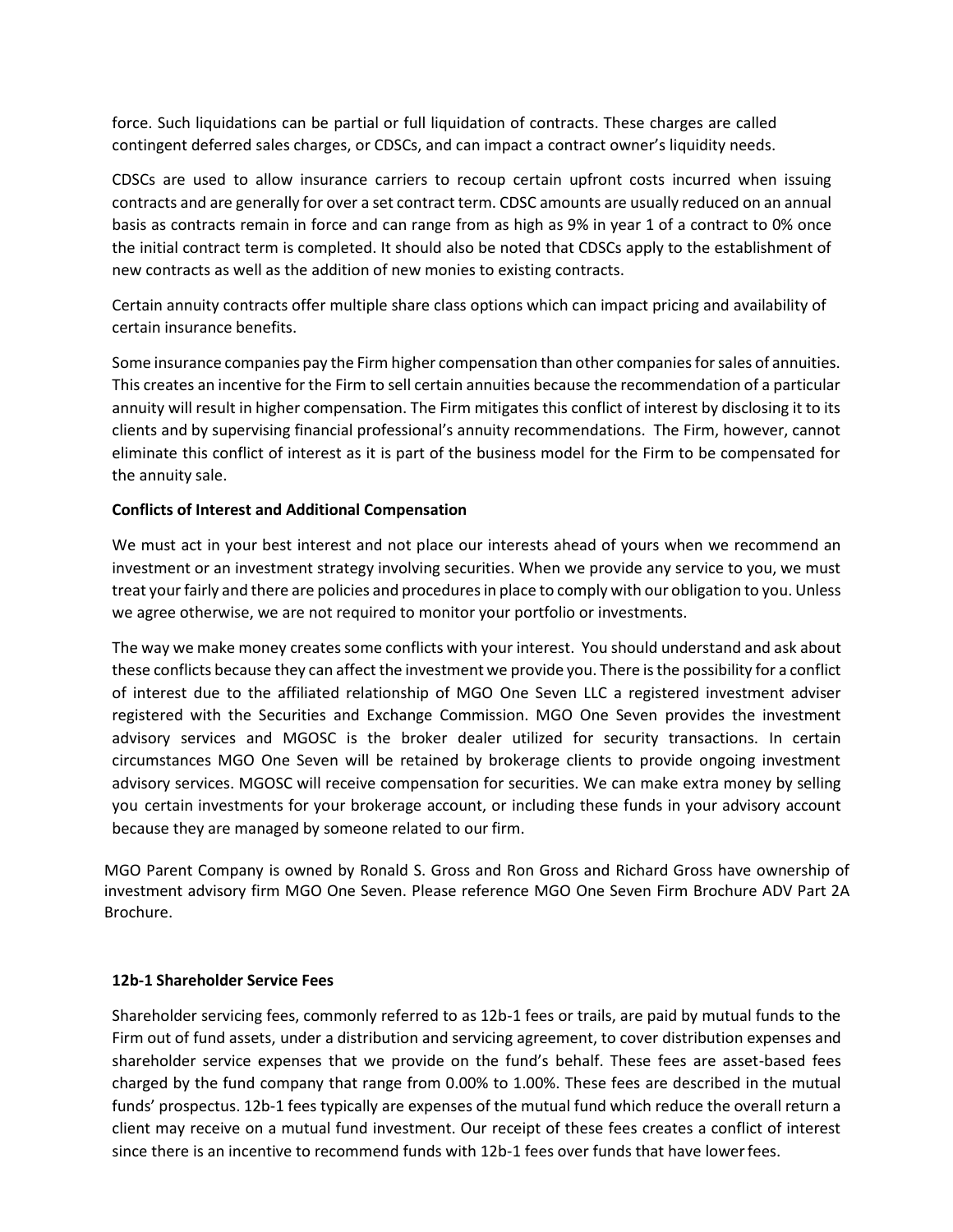## **Mutual Fund Shares**

# *Mutual fund Fees and Expenses*

There are certain charges associated with mutual funds. The prospectus details the charges you pay, including sales charges and annual operation expenses. These charges vary by share class.

## *Sales Charges:*

Sales charges are levied on either the front-end or back-end of a mutual fund transaction. Front-end charges are applicable when you purchase certain classes of shares. Back-end charges or contingent deferred sales charges (CDSC) are applicable when you sell certain classes of shares. Back-end charges decline over time so you pay less or nothing at all in sales charges as you hold yourshares for longer period of time. When choosing a mutual fund, you will want to ask about sales charges and things to take into consideration based on your investment goals.

# *Operating Expenses*

Fund operating expenses include management fees, SEC Rule 12b-1 fees, the costs of shareholder communications and other expenses. Operating expenses are deducted from the fund's assets, reducing investment returns, although they are not charged as an additional fee separate from the mutual fund's internal expenses. The fund's prospectus will provide you with a record of the fund's expense ratio, so that you can compare the expense costs of various funds.

# *Classes of Shares*

There are several different classes of mutual fund shares. Each share class has different fees and expenses, which affect the fund's results.

*Class A Shares* generally carry front-end sales charges. These are deducted from your initial investment. The front end sales charge can range from 0% - 5.75%. A Shares also typically charge annual 12b1- fees of 0.25%.

- *Breakpoint Discounts* Most A mutual funds offer breakpoint discounts for large investments,so that, the larger your investment in a fund, the lower the sales charge percentage applied to the investment. Many mutual fund groups count holdings in related accounts toward this breakpoint. This privilege is referred to as rights of accumulation.
- *Letter of Intent* Some mutual funds will grant breakpoint discounts at a lower investment level if an investor signs a Letter of Intent claiming an intention to invest a specified amount in the fund over a specified period of time. Each fund's rules about rights of accumulation and letters of intent differ, so be sure to ask about a fund family's rules before investing so that you can take steps to qualify for any available discounts.

*Class C Shares* do not deduct a front-end sales charge, but do charge annual 12b-1 feesthat typically range from 0.50% to 1.00%. For most Class C shares, there is a contingent deferred sale charge (CDSC) if the Class C shares are redeemed within 12 months. The C share funds typically offer an auto conversion feature to Class A shares which occurs no after than 10 years from the purchase date.